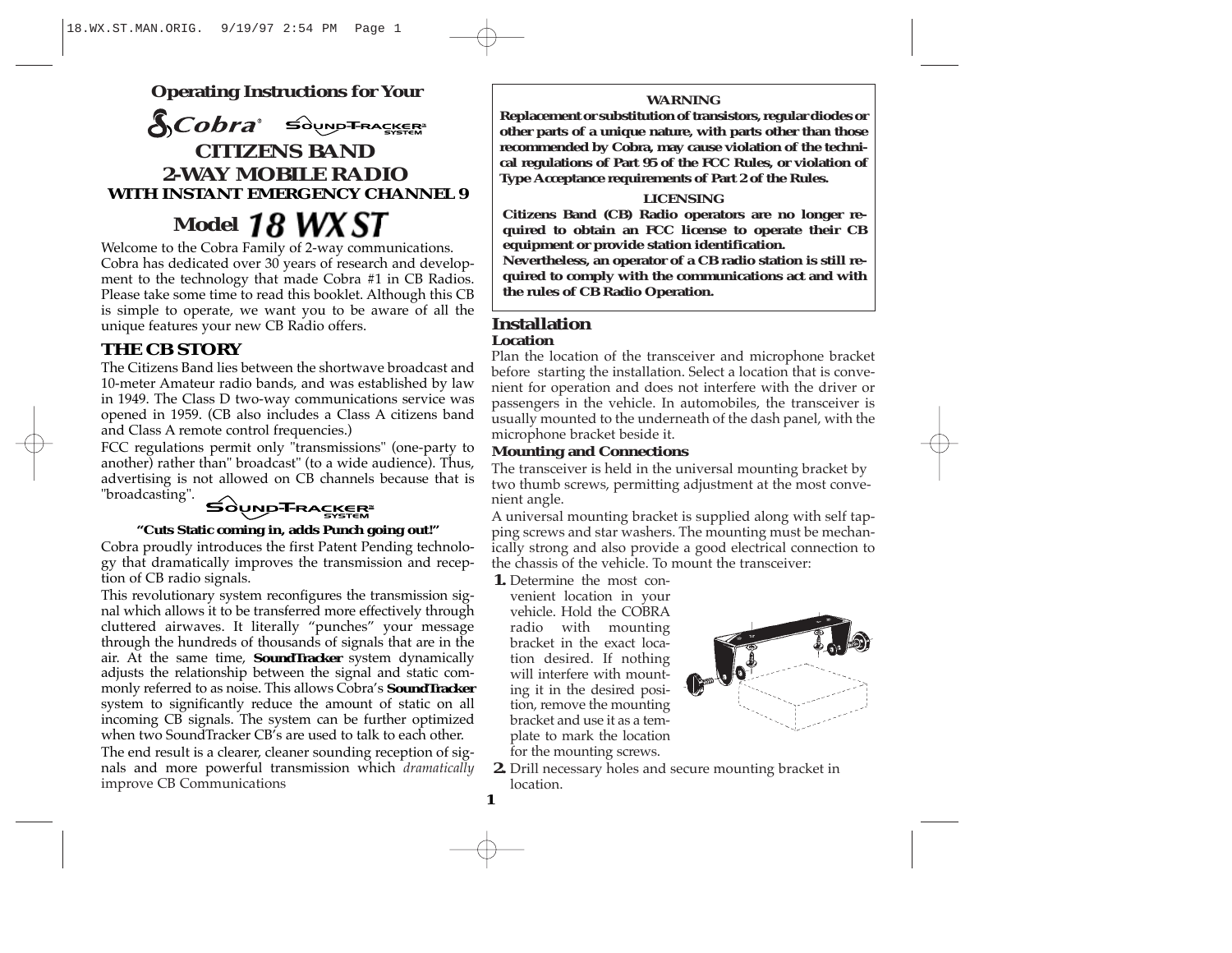- **3.** Connect the antenna cable plug to the standard receptacle on the unit. Most CB antennas are terminated with a type PL-259 plug which mates with the receptacle marked "ANT."
- **4.** Connect the red lead of DC power cord to +13.8 VDC. In automobile installations, +13.8VDC is usually obtained from the accessory contact in the fuse box. This prevents the set being left on accidentally and also permits operating the unit without the vehicle's engine running.

**Before installing the CB radio, visually check the vehicle battery connections to determine which battery terminal, positive or negative (positive is the larger of the two) is grounded to the engine block (or chassis).**

- **5.** Connect the black lead to the negative side of the automobile. This is usually the chassis of the car. Any convenient location with good electrical contact (remove paint) may be used.
- **6.** Mount the microphone bracket on right side of the transceiver or near it using two screws supplied. When mounting in an automobile, place the bracket under the dash so the microphone is readily accessible.

## **CB Antenna**

Since the maximum allowable power output to the transmitter is limited by the FCC, the antenna is one important factor affecting transmission distance. Only a properly matched antenna system will allow maximum power transfer from a 50-ohm transmission line to the radiating element. In mobile installations (cars, trucks, boats, etc.), an antenna system that is non-directional should be used.

<sup>A</sup> vertically polarized quarter-length whip antenna provides the most reliable operation and the greatest range. The shorter loaded-type whip antennas are more attractive, compact and adequate for applications where the maximum possible range is not required. Also the loaded whips do not present the problems of height imposed by the full quarter-wavelength whip.

Mobile whip antennas utilize the metal body of the vehicle as a ground plane. When mounted at a corner of the vehicle they are slightly directional, in the direction of the body of the vehicle. For all practical purposes, however, the radiation pattern is non-directional. The slight directional characteristic will be observed only at extreme distances. A standard antenna connector (Type SO-239) is provided on the transceiver for easy connection to a standard PL-259 cable termination. Cobra loaded-type antenna models AT-35, AT-60 and AT-70 are highly recommended for most installations. Consult your Cobra dealer for further details (or see order form at the back of this book).

**When installed in a boat**, the transceiver will not operate at maximum efficiency without a ground plate unless the vessel has a steel hull. Before installing the transceiver in a boat, consult your dealer for information regarding an adequate grounding system and prevention of electrolysis between fittings in the hull and water.

**3-Way Combination Antennas are available which allow operation of all three bands (AM-FM & CB), using a single antenna. However, use of this type of antenna usually results in less than normal transmit and receive range when compared to a standard-type "Single Band" antenna designed for CB only.**

#### **Ignition Noise Interference**

Use of a mobile receiver at low signal levels is normally limited by the presence of electrical noise. The primary source of noise in automobile installations is from the alternator and ignition system in the vehicle. Under most operating conditions, when signal level is adequate, the background noise does not present a serious problem. Also, when extremely low level signals are being received, the transceiver may be operated with vehicle engine turned off. The unit requires very little current and therefore will not significantly discharge the vehicle battery.

Even though this COBRA radio has an automatic noise limiter, in some installations ignition interference may be high enough to make good communications impossible. The electrical noise may come from several sources. Many possibilities exist, and variations between vehicles require different solutions to reduce the noise. Consult your COBRA dealer or a 2-way radio technician for help in locating and correcting the source of severe noise.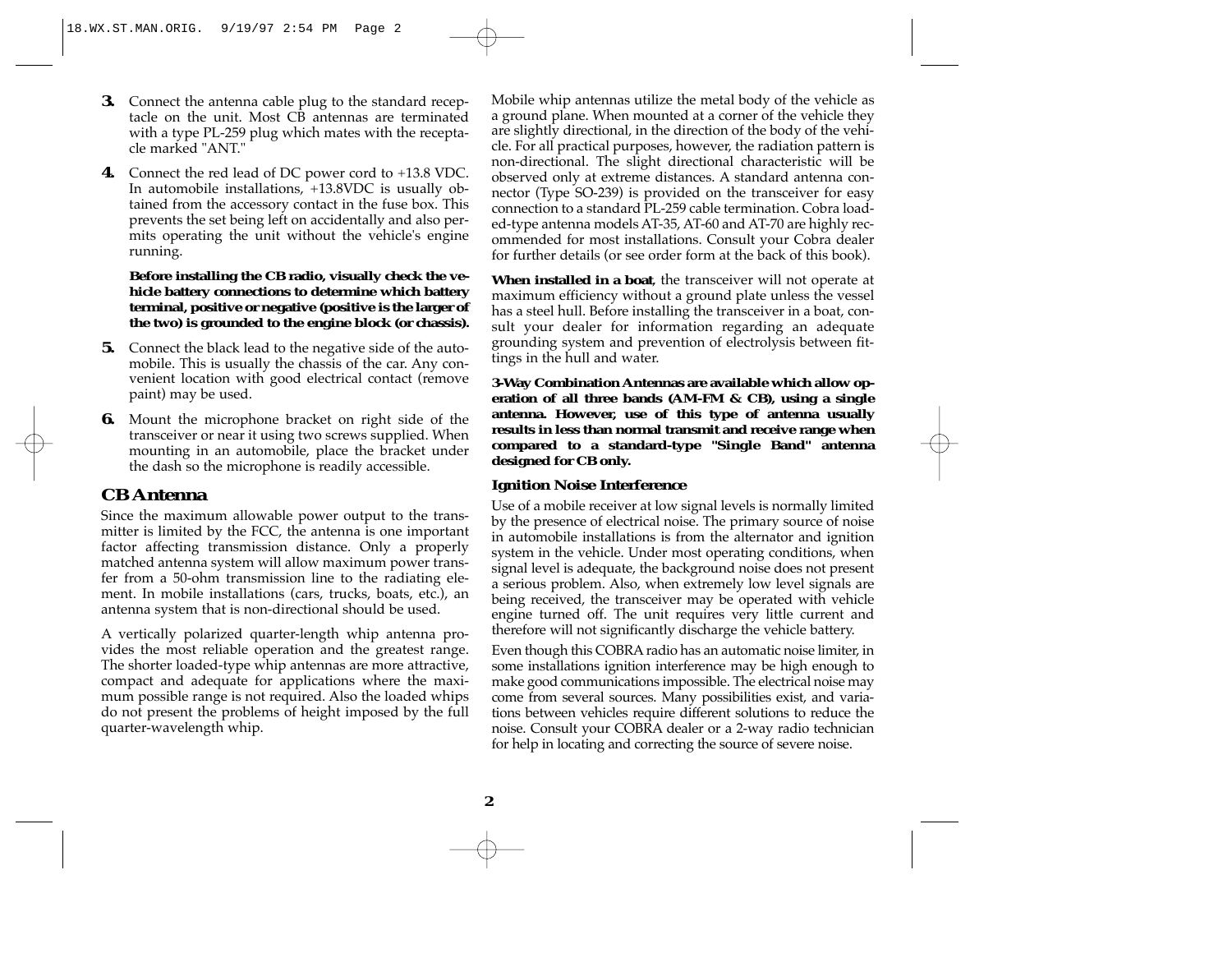# **Temporary Mobile Operation**

To operate your COBRA transceiver from a car on a temporary basis, you may want to purchase an additional cigarette lighter adapter from your COBRA dealer. This adapter and a magnetic mount antenna allow you to quickly "install" your transceiver for temporary use.

# **Operation**

### **Controls and Indicators**

Refer to controls, indicators and connectors as illustrated below:



# **A. Front Panel**

- **1. Microphone Connector**. Allows for convenient removal of the microphone plug when storage is required. The microphone MUST be connected to the unit at all times when in use, for proper operation.
- **2. Off/On/Volume**. Turn clockwise to turn power on and set the desired listening volume.
- **3. Squelch**. This control is used to cut off or eliminate receiver background noise in the absence of an incoming signal. For maximum receiver sensitivity, it is desired that the control be adjusted only to the point where the receiver background noise or ambient background noise is eliminated. Adjust until the receiver noise disappears. This will require the incoming signal to be slightly stronger than average receiver noise. Further clockwise rotation will increase the threshold level which a signal must overcome in order to be heard. Only strong signals will be heard at a maximum clockwise setting.
- **4. CB,WX1, WX2, WX3**. CB mode is for normal CB operation. Switch to WX1, or WX2, or WX3 to find the Weather VHF Radio Station active in your area.
- **5. Channel Up/Down Buttons**. When depressed, these buttons are used to select any one of the forty citizens band channels desired.

For a "RAPID" change of channels, depress and **hold** the desired button (up or down). This allows all 40 channels to be covered in about 6 seconds.

- **6. LED Channel Display**. The selected channel will be displayed.
- **7. S/RF Power Meter**. Shows relative transmitter RF output power and input signal strength when receiving. The LED (Light Emitting Diode) segments glow green to amber to red...this indicates receive or transmit activity.
- **8. RX/TX Indicator LED**. 4 red indicator will light when in the *receive* mode. <sup>A</sup> green indicator lights when in *receive* mode. When weather channel is selected, the channel display will be turned off.
- **9. SoundTracker™LED**. A red indicator will illuminate when the SoundTracker system is engaged on your CB.
- **10. Channel 9 Button**. Depressing this button provides instant access to emergency Channel 9. Channel 9 on display will flash to remind you that the function is activated.
- **11. SoundTracker™ Switch**. Depressing this button turns on the SoundTracker system in your radio.
- **Automatic Noise Limiter**. This is a non-switchable feature that is always "on" to reduce background noise.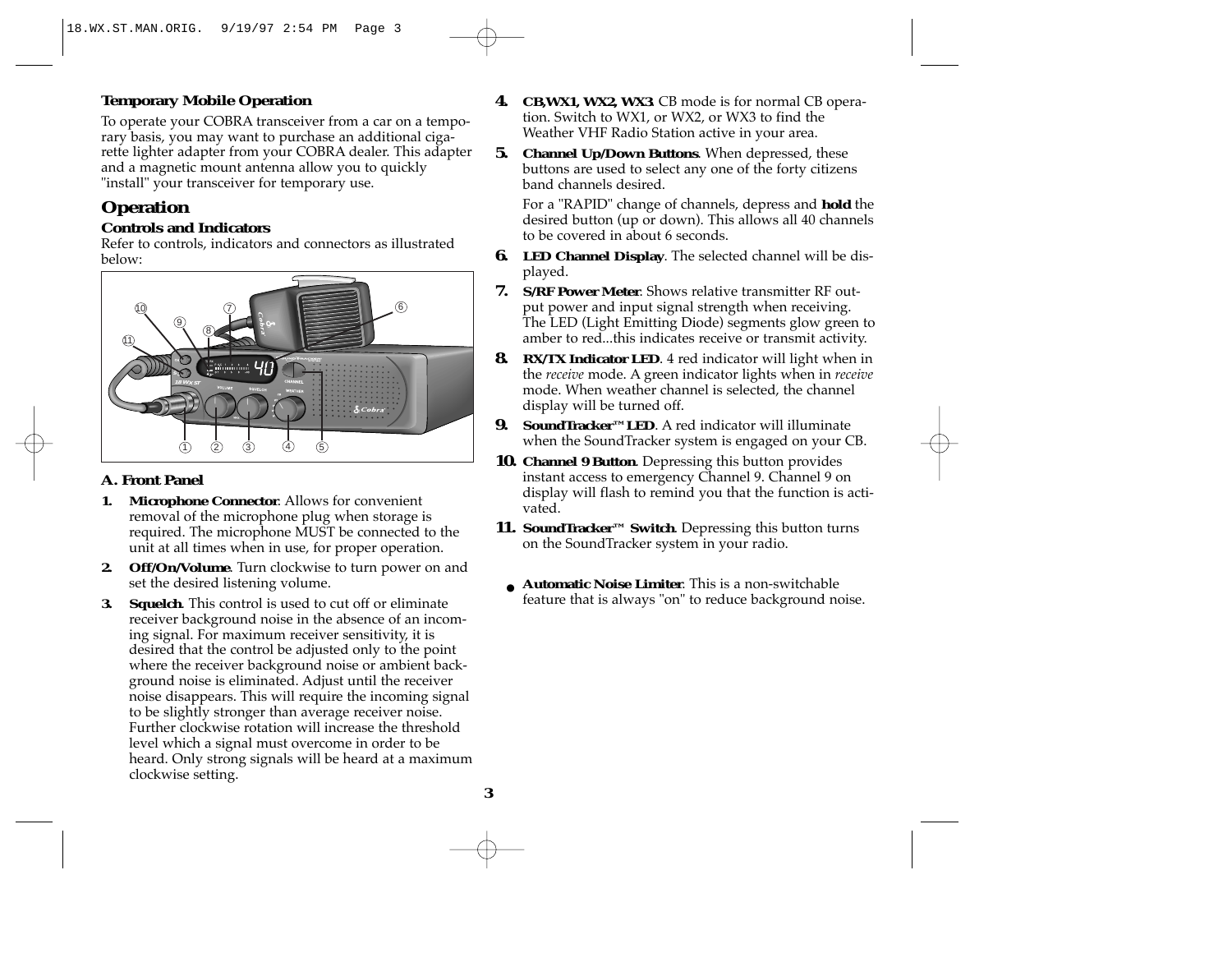## **B. Rear Panel**

- **1. Antenna Connector**. This female connector permits connection of the transmission line cable male connector to the transceiver.
- **2. External Speaker**. The External Speaker Jack is used for remote receiver monitoring. The external speaker should have 8-ohm impedance and be rated to handle at least 4.0 watts. When the external speaker is plugged in, the internal speaker is automatically disconnected.
- **3. Power:** This cable is permanently attached to the radio. If you wish to remove the radio after installation, disconnect at fuse holder and ground connector.



## **Operating Procedure to Receive**

- **1.** Be sure that power cord, antenna and microphone are connected to the proper connectors before proceeding further. The weather switch should be in the "CB" position.
- **2.** Turn the radio ON by rotating the VOLUME CON-TROL clockwise.
- **3.** Rotate SOUELCH CONTROL counterclockwise until incoming signal is heard.
- **4.** Select the desired channel.
- **5.** Set VOLUME CONTROL to a comfortable listening level.
- **6.** Engage the SoundTracker system by depressing the button labeled ST.

Listen to the background noise from the speaker. Turn the SQUELCH CONTROL slowly clockwise until the noise JUST disappears (no signal should be present). Leave the control at this setting. The squelch is now properly adjusted. The receiver will remain quiet until a signal is actually received. Do not advance the control too far, or some of the weaker signals will not be heard. The revolutionary SoundTracker system allows you to reduce unwanted background noise (static) and increase the signal for better reception.

# **Operating Procedure to Transmit**

- **1.** Select the desired channel.
- **2.** The receiver and transmitter are controlled by the pressto-talk switch on the microphone. Press the switch and the transmitter is activated; release switch to receive. When transmitting (on a clear channel), hold the microphone two inches from the mouth and speak clearly in a normal voice.

**Be sure the antenna is properly connected to the radio before transmitting. Prolonged transmitting without an antenna, or a poorly matched antenna, could cause damage to the transmitter.**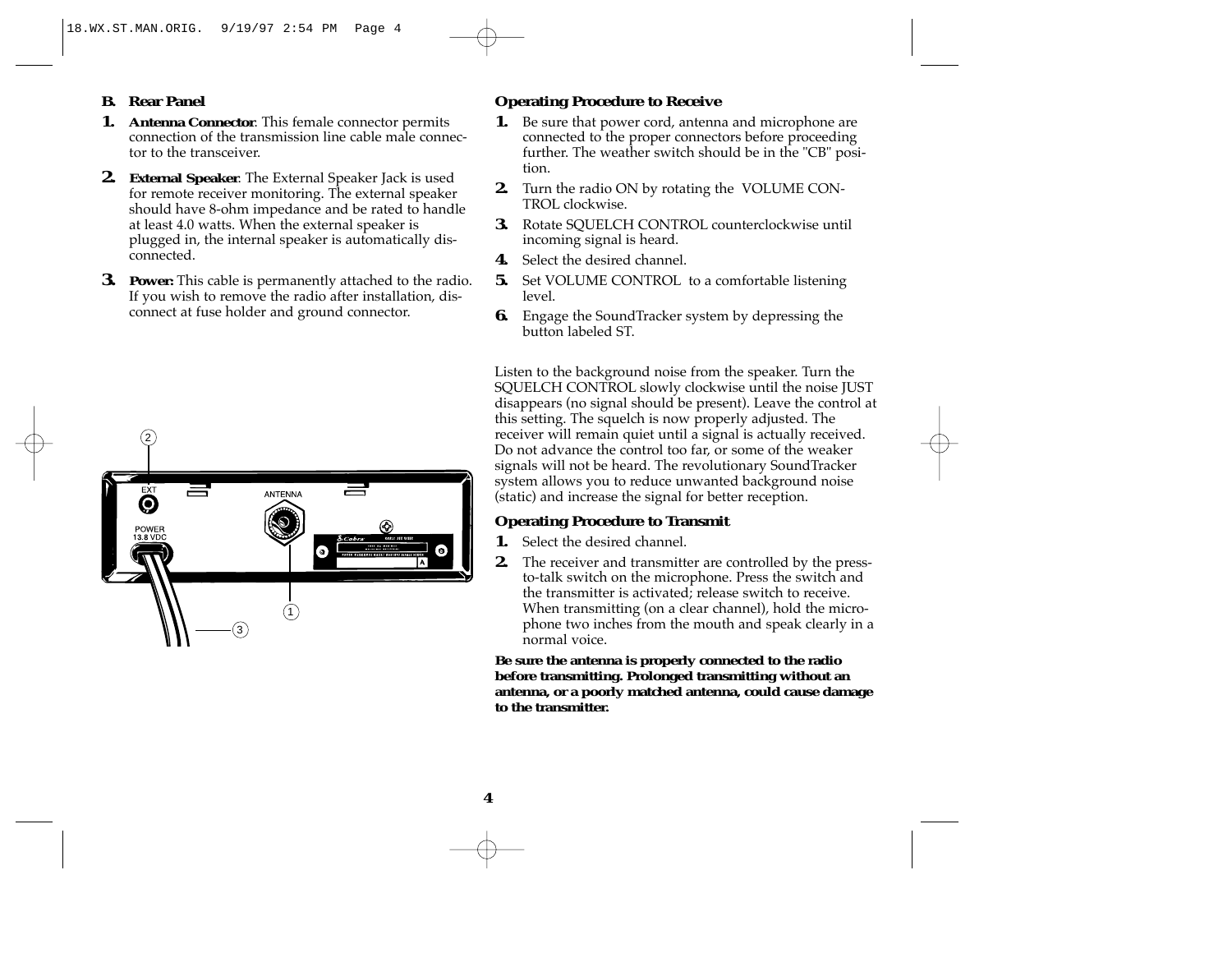#### **SOUNDTRACKER SYSTEM**

While previous systems only "blanked out" or limited noise in higher sound frequencies, the revolutionary new SoundTracker System actually reduces noise while leaving the signal intact in the reception mode. In the transmission mode, it actually strengthens the signal, providing you with a significant reduction in noise on reception and transmission.

**Sound clarity is measured by the ratio of the signal level to the noise level. The higher the signal-tonoise ratio, the better the sound.**

### **HOW SOUNDTRACKER WORKS**

#### **On Reception–***"Cuts Noise Coming In"*

With a normal CB, distant signals fall below the squelch level and are unintelligible. With a SoundTracker CB, the noise level is cut by up to 90%, which increases the signalto-noise ratio and dramatically improves signal clarity. This also allows you to significantly reduce the squelch level, which greatly expands your listening range.



**On Transmission–***"Strengthens Signals Going Out"* <sup>A</sup> SoundTracker CB strengthens the transmit signal by

more effectively using the available RF power output of the CB. The result is improved transmission signal clarity and an expanded transmission range.

### **Maintenance and Adjustment**

Your COBRA CB transceiver is specifically designed for the environment encountered in mobile installations. The use of all solid state circuitry and its light weight result in high reliability. Should a failure occur, however, review the following, then if necessary, replace parts only with identical parts. Do not substitute.

- **1.** Check connections to the source of power and make sure it is the 13.8 VDC required to operate your radio.
- **2.** Check the fuse in the DC power cord. The main power lead (red wire) has a 2 amp 3AG type fuse in its holder. Use only the above specified type and size fuse for maximum protection. Failure to do so, will void the warranty.
- **3. Make certain the microphone properly plugged in.**
- **4.** Make certain the antenna is properly assembled and connected.

If you are unable to correct the problem, refer to the SERVICE INSTRUCTIONS at the end of this manual for the correct procedure for warranty and post-warranty service from COBRA.

#### **Replacement Warning**

Replacement or substitution of certain parts with replacements other than those recommended by Cobra may be a violation of the technical regulations of Part 95 of the FCC rules, or of Type Acceptance requirements of Part 2 of said rules.

When making adjustments, be sure to re-read applicable portions of this instruction manual to make certain you are following correct procedure and that the radio was properly installed, etc.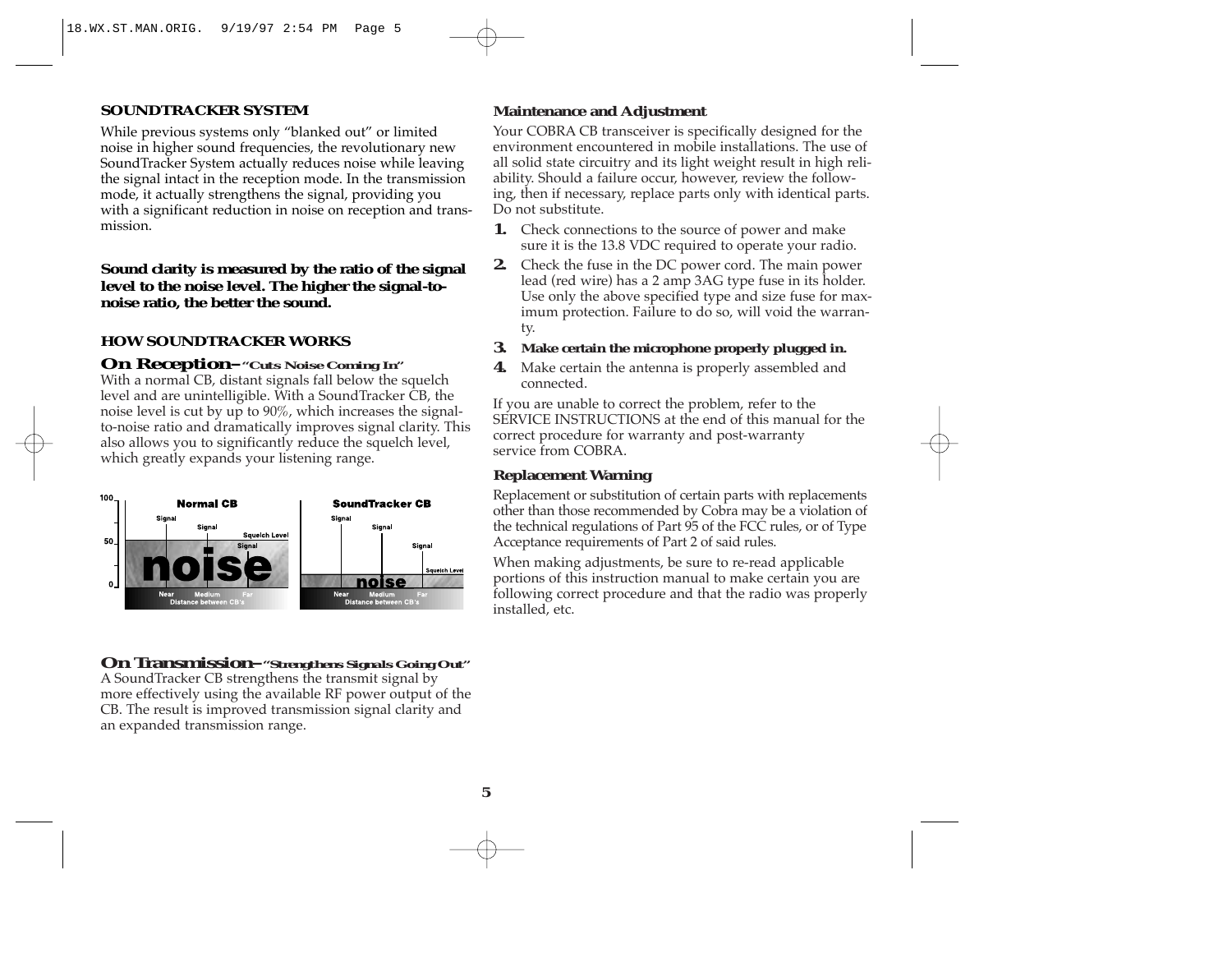# **A Few Rules That Should Be Obeyed**

- **1.** You are not allowed to carry on a conversation with another station for more than five minutes at a time without taking a one-minute break to give others a chance to use the channel.
- **2.** You are not allowed to blast others off the air by overpowering them with illegally amplified transmitter
- **3.** You can't use CB to promote illegal activities. **4.** You are not allowed to use profanity. **5.** You may not play music in your CB.
- 
- 
- **6**. You may not use your CB to sell merchandise or professional service.

# **Use Channel 9 For Emergency Messages Only**

The FCC gives the following examples of permitted and prohibited types of communications for use on Channel 9. These are guidelines and are not intended to be all-inclusive.

| <b>Permitted</b>     | "A tornado sighted six miles of town."                       |  |  |
|----------------------|--------------------------------------------------------------|--|--|
| <b>Not Permitted</b> | "This is observation post number 10.<br>No tornado sighted." |  |  |

#### **Limited Two Year Warranty**

COBRA ELECTRONICS CORPORATION warrants that its COBRA citizens band (CB) radio, and the component parts thereof, will be free of defects in workmanship and materials for period of two (2) year from the date of first consumer purchase. This warranty may be enforced by the first consumer purchaser, provided that the product is utilized within the U.S.A.

COBRA will, without charge, repair or replace, at its option, defective citizens band (CB) products or component parts upon delivery to the COBRA factory Service Department, accompanied by proof of the date of first consumer purchase, such as a duplicated copy of a sales receipt.

You must pay any initial shipping charges required to ship the product for warranty service. The return charges will be at Cobra's expense, if the product is repaired or replaced under warranty. For further details concerning procedures for obtaining service, see the "If You Need Service" section of the Owner's Manual.

**Exclusions**: This limited warranty does not apply; 1) to any product damaged by accident; 2) in the event of misuse or abuse of the product or as a result of unauthorized alterations or repairs; 3) if the serial number has been altered, defaced or removed; 4) if the owner of the product resides outside the U.S.A.

**All implied warranties, including warranties of merchantability and fitness for a particular purpose are limited in duration to the length of this warranty.**

**COBRA shall not be liable for any incidental, consequential or other damages; including, without limitation, damages resulting from loss of use or cost of installation.**

**Some states do not allow limitations on how long an implied warranty lasts and/or do not allow the exclusion or limitation of incidental or consequential damages, so the above limitations may not apply to you.**

**This limited warranty gives you specific legal rights, and you may also have other rights which vary from state to state.**

> **Cobra Electronics Corporation,**  6500 W. Cortland Street, Chicago, IL <sup>60707</sup>

**6**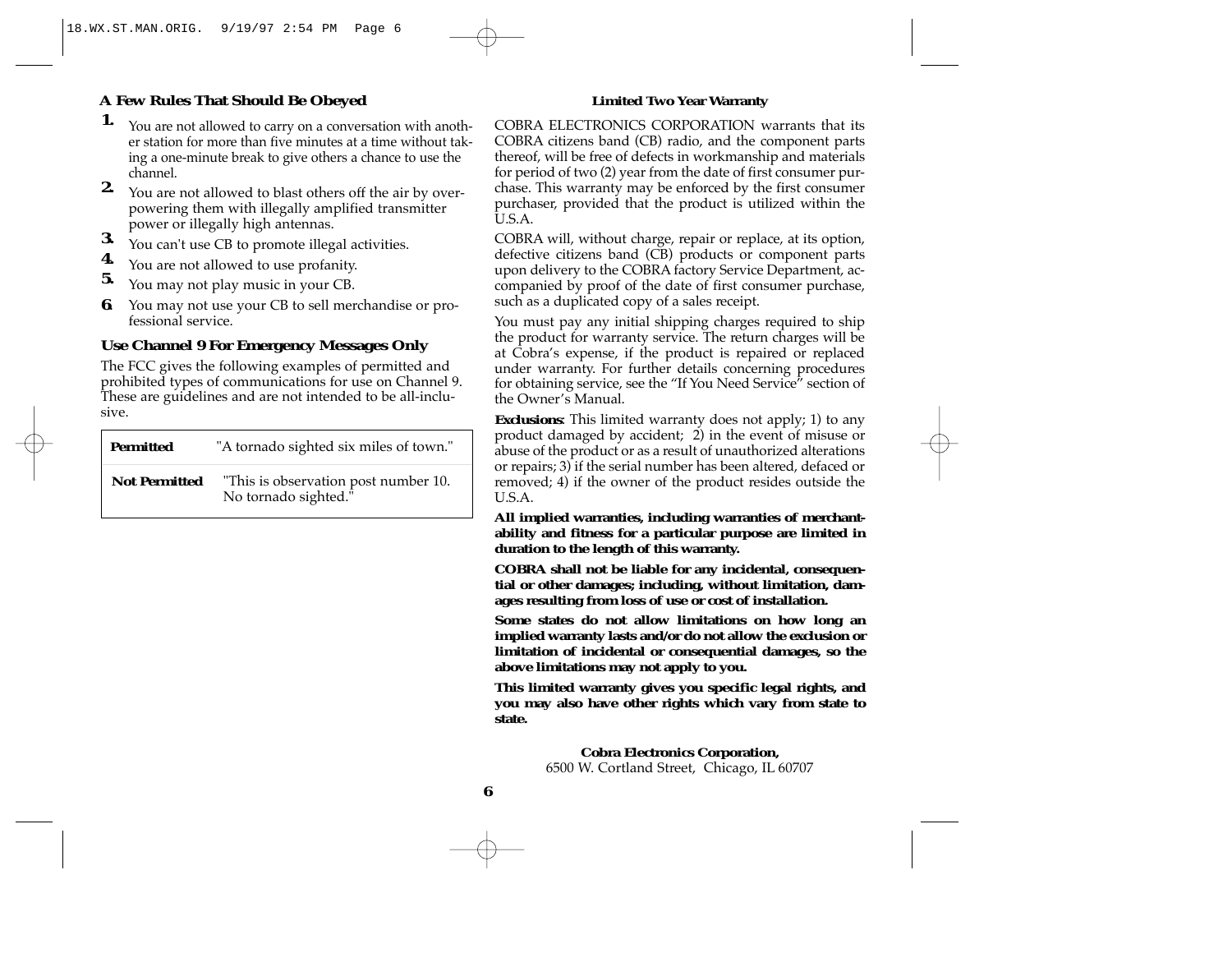#### **If You Think You Need Service, Call 773-889-3087**

#### **"If your product should require factory service please call Cobra first before sending your unit in. This will ensure the fastest turnaround time on your repair."**

You may be asked to send your unit to the Cobra factory. It will be necessary to furnish the following, in order to have the product serviced and returned.

- **1.** For Warranty Repair, include some form of proof-of-purchase, such as a mechanical reproduction or carbon or a sales receipt. If you send the original receipt it cannot be returned.
- **2.** Send the entire product. Must include CB unit and microphone.
- **3.** Enclose a description of what is happening with the unit. Include a typed or clearly printed name and address of where the unit is to be returned.
- **4.** Pack unit securely to prevent damage in transit. If possible, use the original packing material.
- **5.** Ship **prepaid and insured by way of a traceable carrier**  (to avoid loss in transit) **such as United Parcel Service (UPS), Roadway Parcel Service (RPS) or First Class Insured Mail** to **Cobra Factory Service, Cobra Electronics Corporation, 6500 W. Cortland St., Chicago, IL 60707. Cobra is not responsible for units not received if package has not been properly insured.**
- **6.** If the unit is in warranty, upon receipt of your unit it will either be repaired or exchanged depending on the model. Please allow approximately 3 to 4 weeks before contacting us for status. If the unit is out of warranty a letter will automatically be sent informing you of the repair charge or replacement charge. If you have any questions, please call 773-889-3087 for assistance.

**For technical assistance, please call our Automated Help Desk which can assist you by answering the most frequently asked questions about Cobra products. (773) 889-3087 24 hours a day, 7 days a week.** 

**A Consumer Service Representative can be reached through this same number 8:00 am - 8:00 pm, Monday through Friday, CST.**

> **Technical assistance is also available on-line in the Frequently Asked Question (FAQ) section at www.cobraelec.com or by e-mail to productinfo@cobraelec.com**

> > **7**

**NOTES**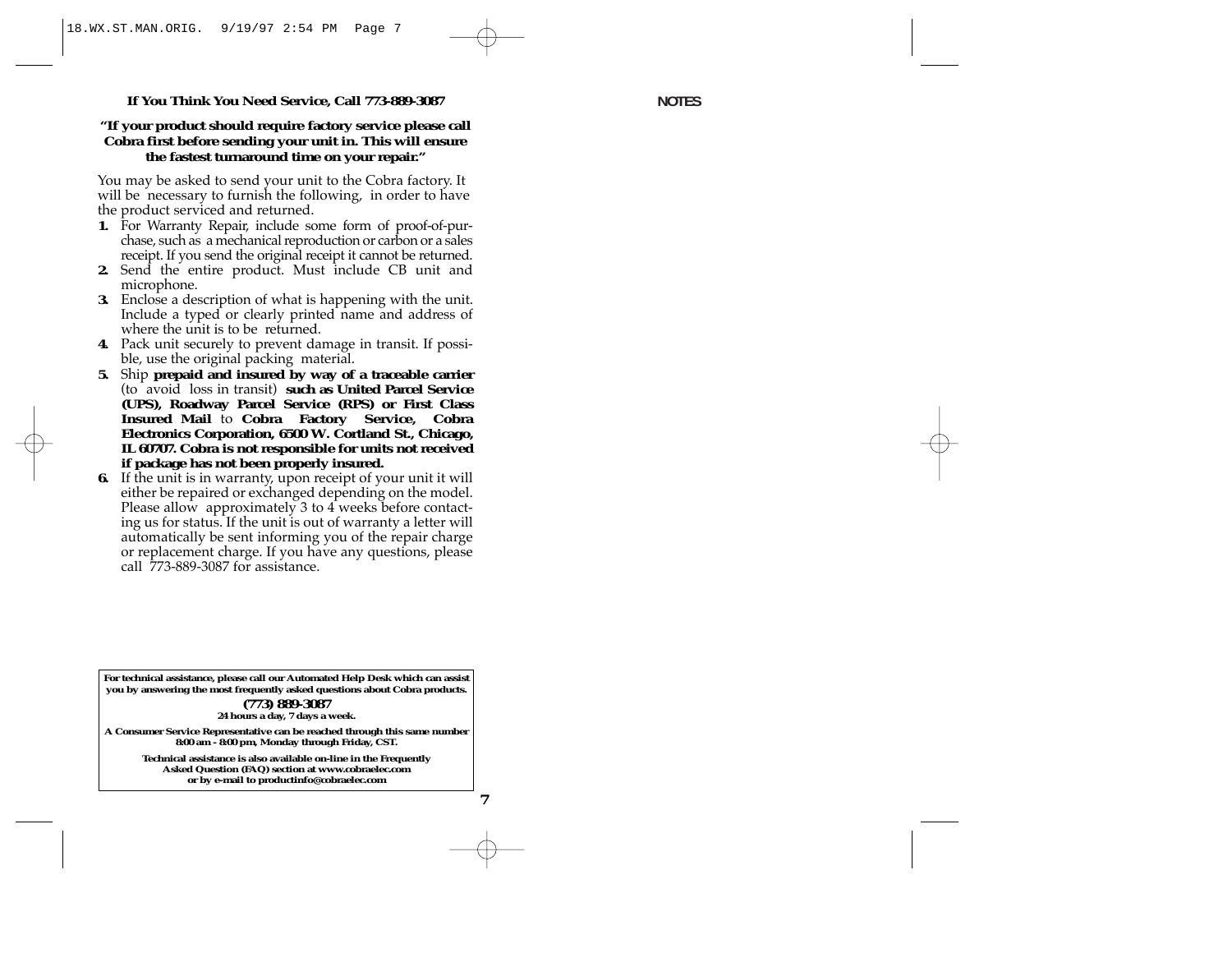# **OPTIONAL ACCESSORIES**

CUT ALONG DOTTED LINE

CUT ALONG DOTTED LINE

You can find these fine accessories at your local Cobra CB dealer.

| <b>Description</b>                                                                                                   | Part No.                                  | Cost Ea.                                                                          | X Qty. | $\qquad \qquad =$ | Amount |
|----------------------------------------------------------------------------------------------------------------------|-------------------------------------------|-----------------------------------------------------------------------------------|--------|-------------------|--------|
| ELECTRET CONDENSER MICROPHONE<br>Replacement microphone with 4-pin screw-on connection                               | 545-157-N-004                             | \$15.00                                                                           |        |                   |        |
| DC POWER CORD                                                                                                        |                                           |                                                                                   |        |                   |        |
| Exact replacement                                                                                                    | 420-002-N-001                             | \$7.00                                                                            |        |                   |        |
| <b>MOUNTING BRACKET</b><br>Exact replacement                                                                         | 250-003-N-001                             | \$4.50                                                                            |        |                   |        |
| <b>MOUNTING BRACKET SCREWS</b><br>Exact replacements                                                                 | 523-775-9-001                             | \$.60 ea                                                                          |        |                   |        |
| POWER MICROPHONE<br>Amplified power mic                                                                              | CA-75                                     | \$19.95                                                                           |        |                   |        |
| POWER/NOISE-CANCELLING MICROPHONE<br>Amplfied power mic with noise-cancelling design                                 | $CA-77$                                   | \$39.95                                                                           |        |                   |        |
| POWER/ECHO MICROPHONE<br>Amplfied power mic with echo circuitry                                                      | $CA-79$                                   | \$69.95                                                                           |        |                   |        |
| ATW-400<br>High performance, dual band, CB and Weather<br>magnetic mount antenna                                     | ATW-400                                   | \$39.95                                                                           |        |                   |        |
| ATW-480<br>High performance, dual band, mirror mount antenna.<br>Replacement whip. (Cable and bracket not included). | ATW-480                                   | \$29.95                                                                           |        |                   |        |
|                                                                                                                      | (Prices subject to change without notice) |                                                                                   |        |                   |        |
| ** Illinois residents add 7%                                                                                         |                                           | $\Gamma_{\alpha\lambda\lambda}$ $\Gamma_{\alpha\lambda}$ $\Gamma_{\alpha\lambda}$ |        |                   |        |

**Fax to:**  1-773-622-2269 **Mail to:** Cobra Accessories Dept. 6500 W. Cortland St., Chicago, IL 60707 ★★ Cook Co. residents add .75% (7.75% total) ★★ Chicago residents add 1% (8.75% total) ★★ Indiana residents add 5% ★★ Michigan residents add 4 % ★★ Ohio residents add 6% ★★ Wisconsin residents add 5% Amount (Tax if applicable ) Shipping/handling **\$3.50** Total

### **If you wish, you can order directly from Cobra Order by phone:**

Call 1-773-889-3087 (Press 1 from the main menu) 8a.m.-8p.m. M-F CST.

Order by mail or fax: Please fill out order form below, and mail/fax directly to Cobra.

**Make check or money order (no stamps) payable to Cobra Electronics and mail with this order form to:**

## **Cobra Accessories Dept. 6500 W. Cortland St., Chicago, IL 60707**

**Call 773-889-3087, or fax 773-622-2269 for credit card orders Allow 4 to 6 weeks for delivery. Offer valid in Continental U.S. only.**

| Please print clearly: |                   |                      |  |
|-----------------------|-------------------|----------------------|--|
| <b>Name</b>           |                   |                      |  |
|                       |                   |                      |  |
|                       |                   | State <u>Zip</u> Zip |  |
|                       |                   | Exp. Date            |  |
|                       |                   |                      |  |
| Circle One:<br>Visa   | <b>MasterCard</b> | <b>Discover</b>      |  |
|                       |                   |                      |  |